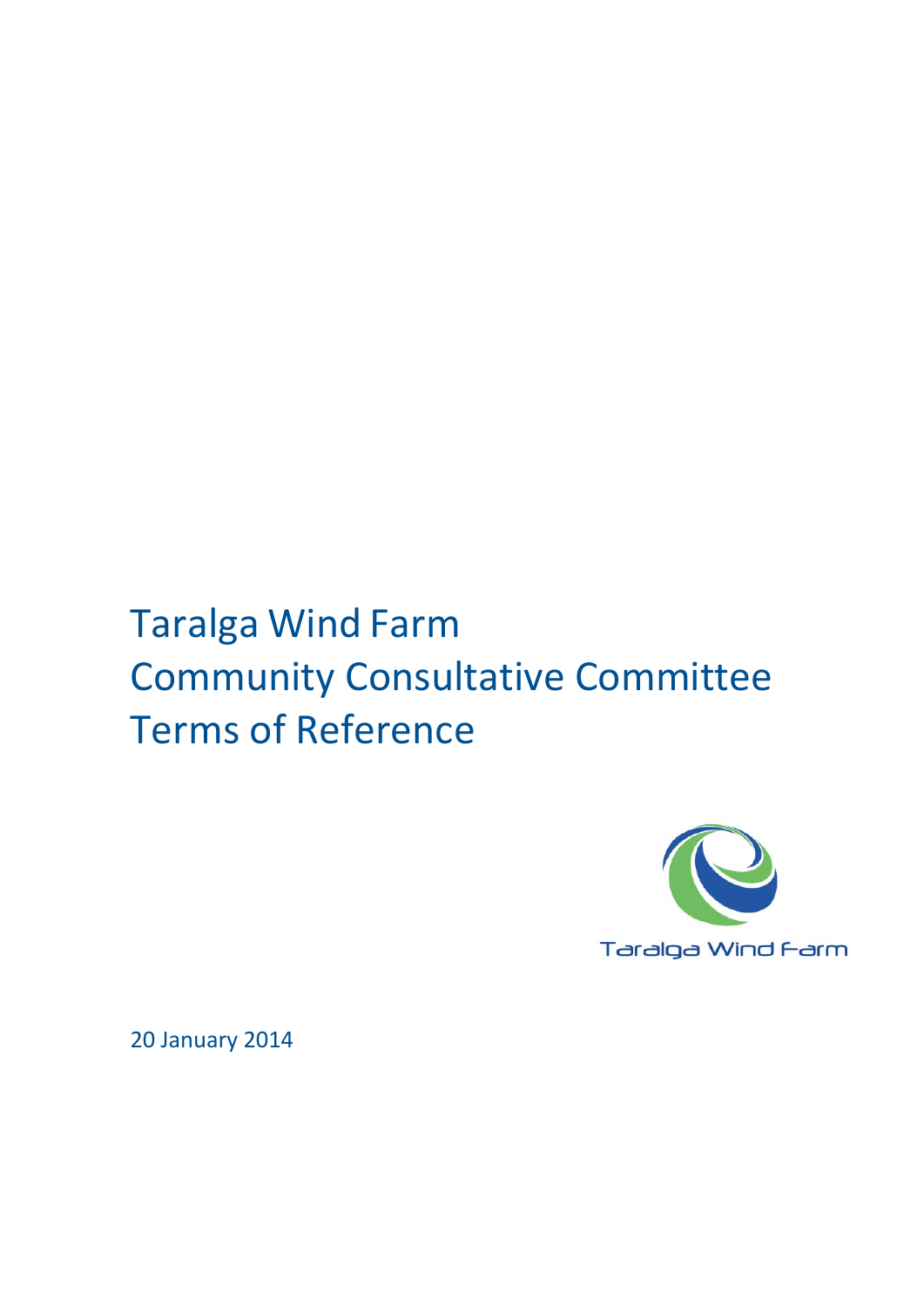# **Contents**

| <b>Revision</b> | Date       | <b>Change Summary</b> |
|-----------------|------------|-----------------------|
| A               | 16/12/2013 | Prepared as Draft     |
| B               | 08/01/2014 | Issued as Draft       |
|                 | 20/01/14   | Final - Issued.       |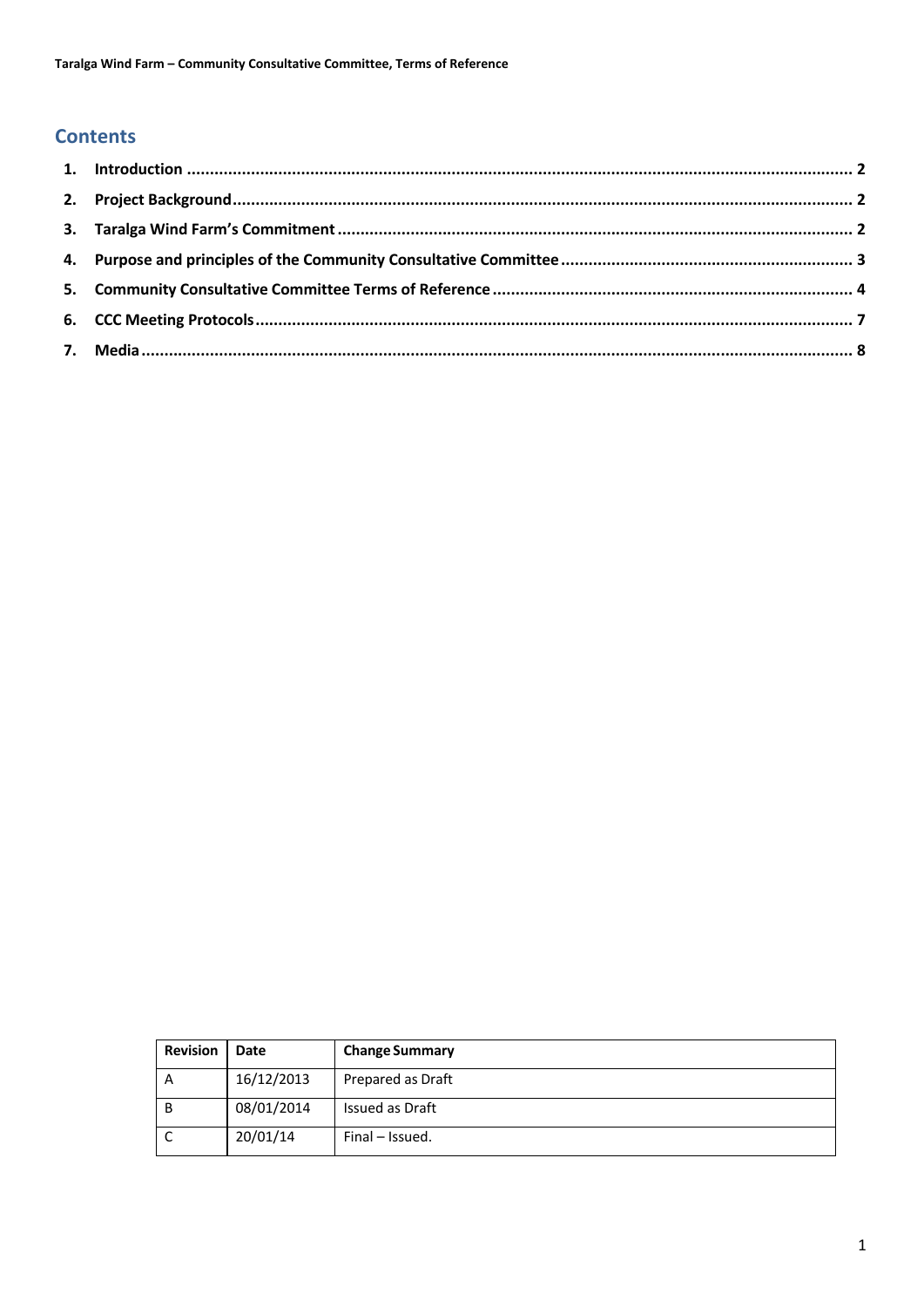## 1. Introduction

A Taralga Community Consultative Committee (CCC) has been formed In accordance with NSW Planning Guidelines for Wind Farms (December 2011). The CCC seeks to facilitate the accurate and timely flow of information to the community in relation to the Taralga Wind Farm development and help to minimise construction impacts on the Wind Farm's neighbours and the Taralga community.

The CCC will provide a forum for discussion between representatives of the Taralga Wind Farm project team, the local community, stakeholders and Upper Lachlan Shire Council.

These Terms of Reference set out the principles, purpose, and function, the conditions of membership, and procedures for meetings of the CCC.

## 2. Project Background

In early 2013, the wind farm leases and Development Consent for construction of a wind farm at Taralga in southern New South Wales were acquired by CBD Energy. In partnership with Banco Santander, a wholly owned subsidiary company (Taralga Wind Farm Nominees No. 1) was established, and the Stage Two Construction Environmental Management Plan (CEMP) and Pre‐ Construction Compliance Report (PCCR), were submitted. Both plans were approved in mid‐ December 2013.

The Taralga Wind Farm will be located to the west of Taralga village, which is in the Upper Lachlan Shire Council area in the state seat of Goulburn. Construction of the Taralga Wind Farm will include 51 wind turbines, each about 130metres in height.

Taralga Wind Farm will maintain operations of the wind farm for approximately 25 years. In this context, Taralga Wind Farm wants to ensure that relationships with key stakeholders and the local community remain strong, transparent and accessible.

## 3. Taralga Wind Farm's Commitment

Taralga Wind Farm will:

- Provide proactive and cooperative communication with the CCC, project stakeholders and the Taralga community
- Always treat members of the CCC, stakeholders and members of the Taralga community fairly, courteously and in a consistent and ethical manner.
- Encourage stakeholder and community input to the project through CCC members
- Ensure CCC members have access to accurate project information
- Acknowledge local concerns and issues raised at CCC meetings
- Address, resolve and/or mitigate community concerns or issues in a timely manner.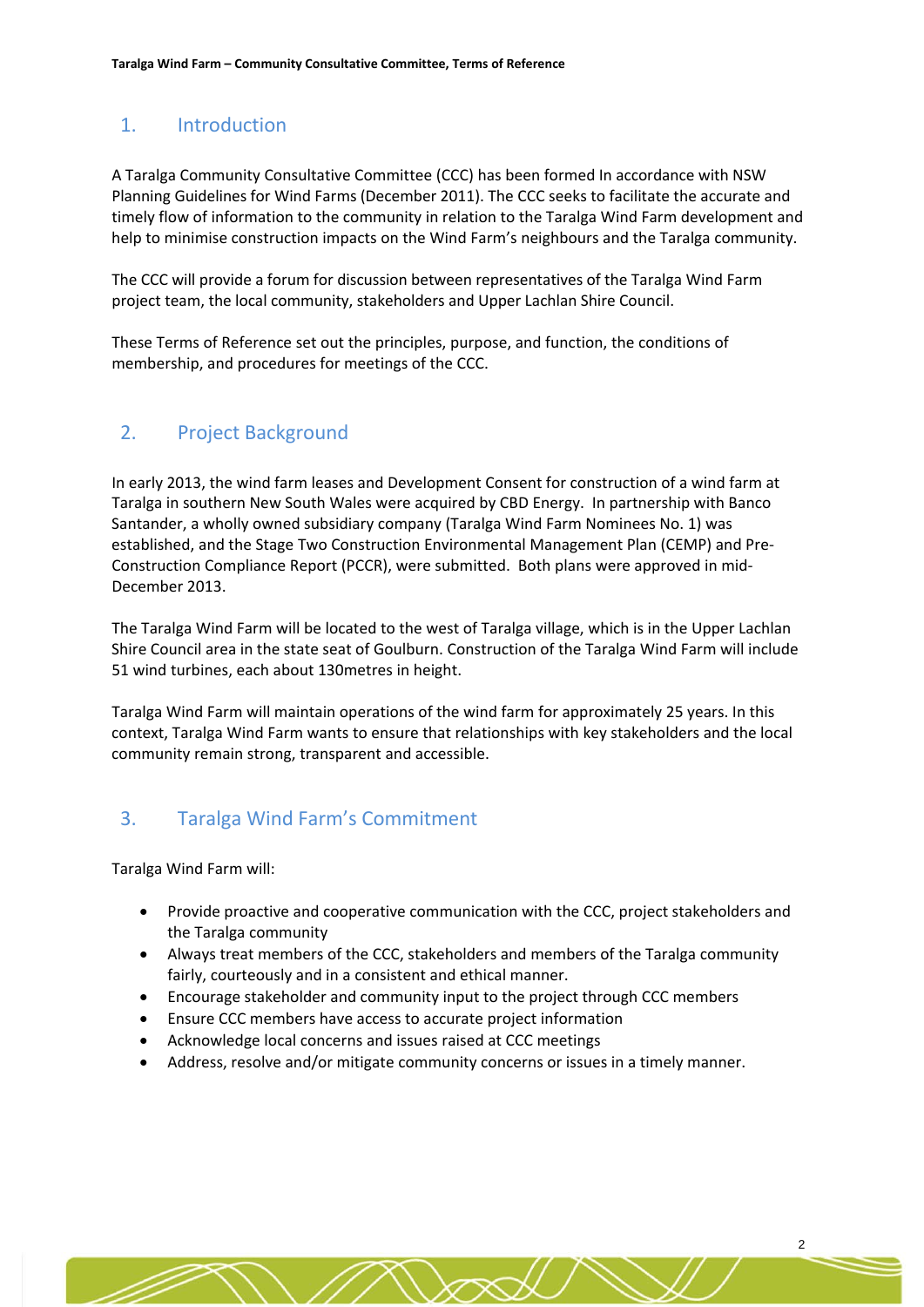## 4. Purpose and principles of the Community Consultative Committee

#### 4.1 The purpose of the CCC is to:

- Provide a forum for discussion and exchange of information relating to existing or planned construction activities for the Taralga Wind Farm project
- To identify local issues and to provide the project team with local knowledge and local networks and assist the project team to inform the community and assist with the development of mitigation strategies to manage and minimise construction impacts on the community
- Act as a two-way communication link between the community and the project team during construction works and provide feedback to the project team at the CCC meetings
- Adhere to best practice guidelines.

#### 4.2 Members of the CCC will adhere to the following principles:

- To work collaboratively as part of the CCC
- To work in an open and honest manner, and with respect for each other and for representatives of the project team
- To understand that at all times it will be necessary to listen to and negotiate different points of view and perspectives, and to make compromises accordingly
- To respect and value all opinions and consider the views of each member as equally important
- Refrain from any form of conduct that may cause a reasonable person unwarranted offence or embarrassment
- To pass on accurate information provided at the CCC to the local community and to fairly present matters discussed at meetings
- To seek guidance and advice on project related matters, as/if required, either from project team members or from the Independent Chairperson.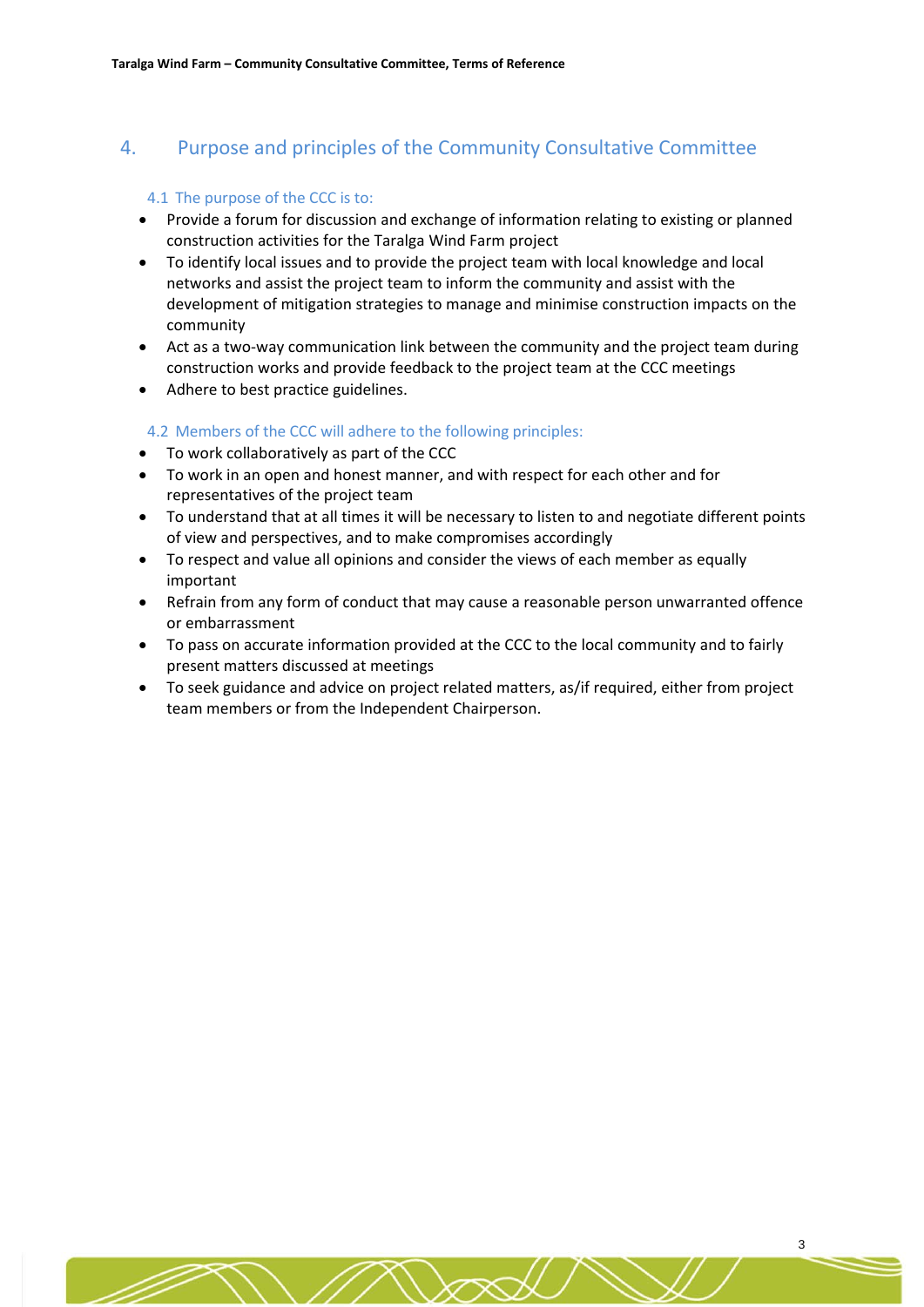# 5. Community Consultative Committee Terms of Reference

#### 5.1 Independent Chairperson

An Independent Chairperson, Mr. Ian Colley, has been appointed to facilitate and run the CCC meetings as of 16 December 2013, and as per the Guidelines set out in NSW Planning Guidelines for Wind Farms (December 2011), refer to Attachment A.

The Independent Chairperson is responsible for:

- Ensuring the orderly conduct of the meetings
- Ensuring fair participation in discussions by all members
- Inviting specialists to attend meetings, when required
- Finalising meeting agendas
- Guiding meetings in accordance with the agenda and time available
- Ensuring all discussion items end with a decision, action or definite outcome which is noted in the meeting minutes
- Chairing meetings in a manner that ensures consistency with the agreed Terms of Reference for the CCC
- Reviewing, approving and signing off on meeting minutes prior to distribution
- Reviewing and evaluating and reporting on the performance of the CCC, according to the agreed Terms of Reference of the CCC, as considered relevant
- Providing feedback to CCC members and Taralga Wind Farm on any relevant matters that arise from a review or evaluation. Such matters will be discussed with both the project team and the CCC members and any actions agreed
- Reviewing and endorsing any new nominations for vacant positions on the CCC, as required.

## 5.2 CCC Membership

The CCC will be comprised of Taralga and local area community members, one or two representatives from the Upper Lachlan Shire Council and Taralga Wind Farm project team representatives. The number of community members may vary over time and the number and rate of participation will be assessed by the Independent Chairperson to ensure that there is appropriate representation of community members from within the project catchment area.

## 5.3 Function of the CCC

The function of the CCC is to:

- Openly discuss issues relating to construction at the Taralga Wind Farm
- Assist the Taralga Wind Farm team and site contractors to understand community issues and perceptions relating to construction
- Assist in the identification of areas where construction impacts can be managed or mitigated.

The CCC forms part of broader community and stakeholder engagement which is aimed at maintaining clear and transparent communication about construction activities for the project with the local community.

4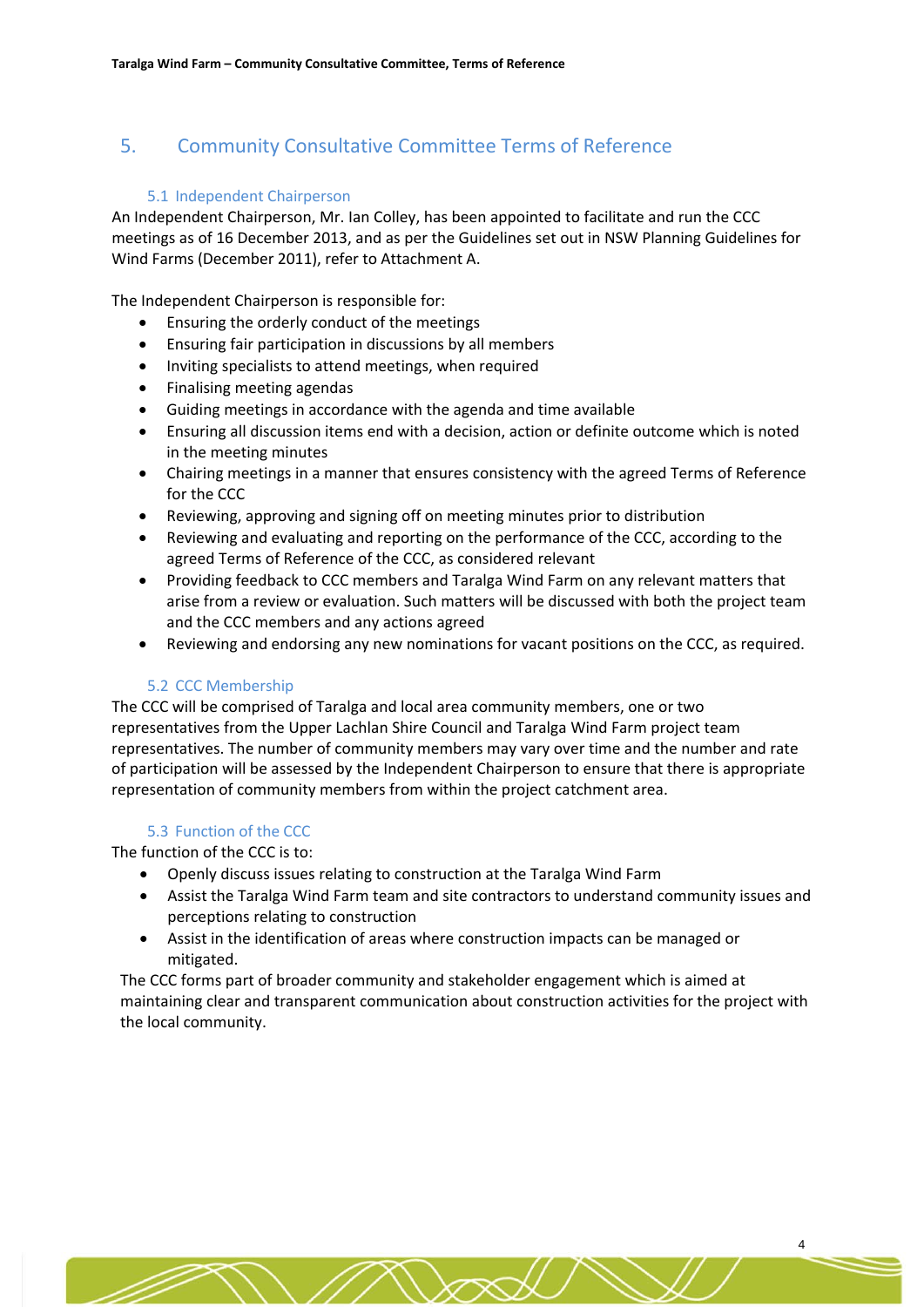#### 5.4 CCC meeting attendance

Members of the CCC are expected to attend each quarterly meeting. Each member can nominate an alternate person to be present at a meeting (a maximum of three meetings), if they are unable to attend. Inability to attend and nomination of an alternate must be provided to the Independent Chairperson as soon as practicable, but before any meeting.

There may be occasions where guests are invited to attend the meetings, either at the request of Taralga Wind Farm or a CCC member. Details for any invited guest should be provided to the Independent Chairperson, prior to the relevant CCC meeting.

#### 5.5 CCC members' commitment

Community members who are on the CCC will agree to:

- Adhere to these Terms of Reference
- Inform the project teams of all current and emerging issues relating to the construction from a community perspective
- Identify, communicate, represent and consider the broad range of needs and interests of the local community affected by the project
- Provide advice to the project team on how best to disseminate information using existing community networks
- Communicate regularly with the local community who are not members of the CCC, to provide information on the outcomes of CCC meetings.

#### 5.6 CCC Taralga Wind Farm project team representation

Taralga Wind Farm project team representatives on the CCC will agree to:

- Adhere to these Terms of Reference
- Provide regular updates on the Taralga Wind Farm construction program, including details of progress, upcoming activities and proposed management and mitigation measures
- Be open and transparent
- Create opportunities for discussion identified community concerns and issues
- Present relevant documents at meetings as required. If the CCC and Taralga Wind Farm agree it is appropriate, documents that are presented at meetings will also be uploaded onto the Taralga Wind Farm's website.

#### 5.7 Committee vacancies

The selection process for committee positions which may become vacant is as follows:

- Any vacancy on the CCC will be advertised locally via letterbox drop, inviting nominations to fill the vacant position
- Where the position is representing a particular interest group, that group will offered the opportunity to nominate a replacement
- Any nomination for a vacant position will be held open for one month before nominations close. An email address and mailing address will be provided for receipt of expressions of interest and
- The Independent Chairperson will review nominations prior to any new appointment.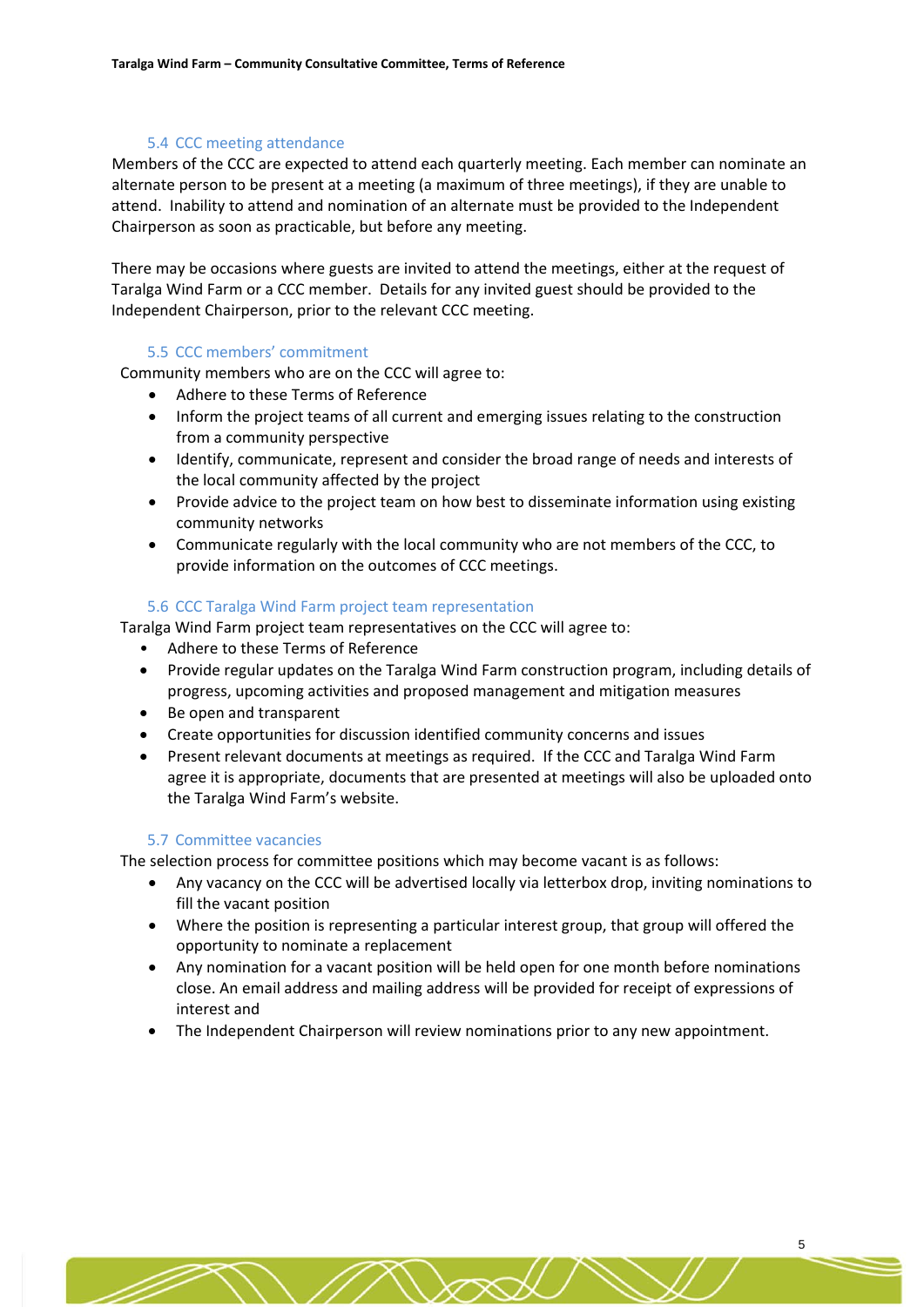#### 5.8 Termination of CCC membership

Membership of the CCC will be terminated if a member:

- Resigns from the committee
- Fails to attend three consecutive meetings without providing an alternate representative
- Is unable, for any reason, to fulfill the role of a CCC member
- Makes any comment to the media that is not clearly identified and reported as that member's personal opinion.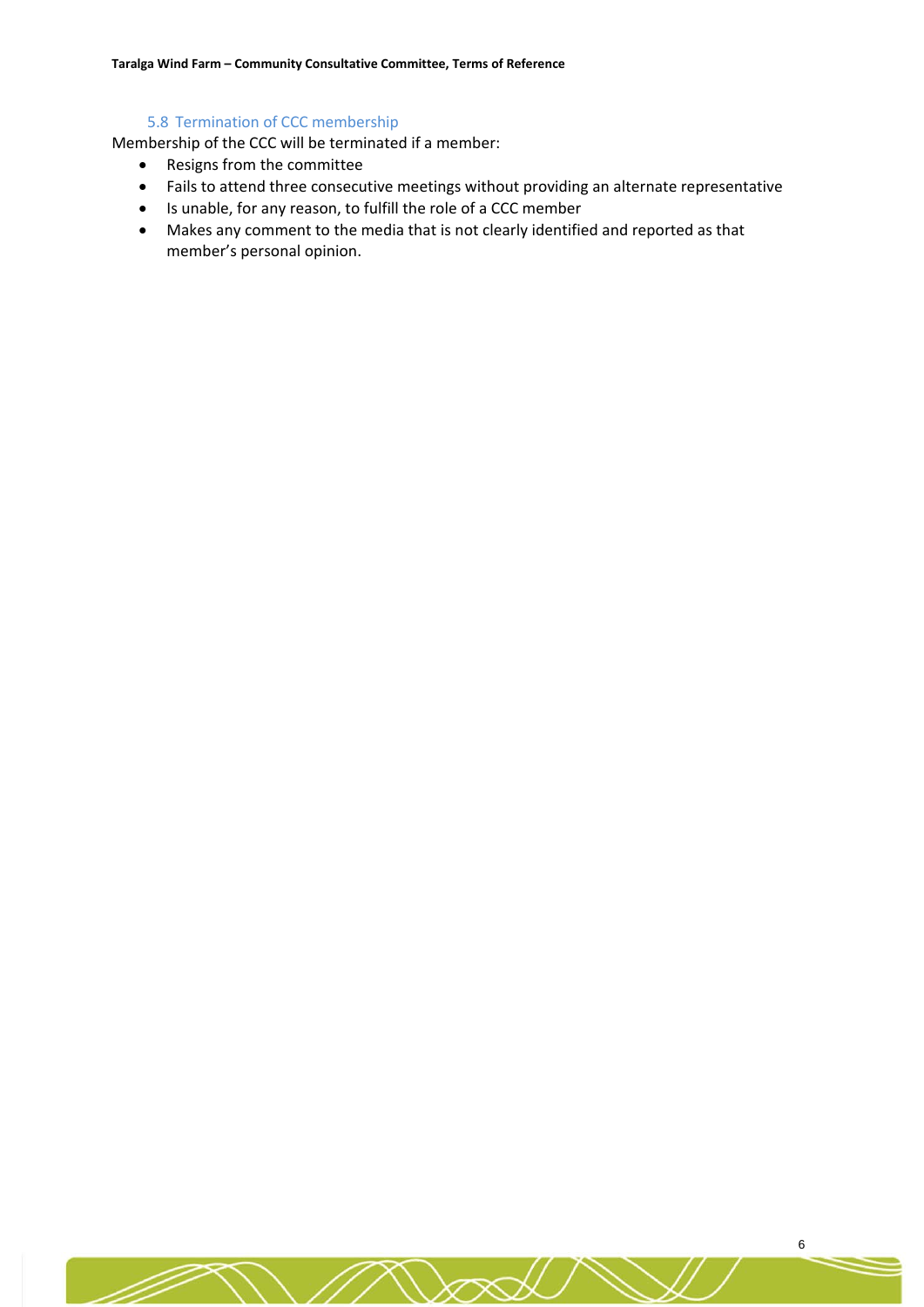## 6. CCC Meeting Protocols

#### 6.1 Meeting frequency and duration

An inaugural CCC meeting is scheduled for the end of January 2014. Meetings will then be scheduled quarterly and run for no more than two hours. A special or extraordinary meeting may be called by the Independent Chairperson at his full discretion. An extraordinary meeting would only be called by the Independent Chair if he considers there is an issue or event of sufficient importance to justify calling an extraordinary meeting.

#### 6.2 Meeting location

Generally, the CCC meetings will be held at central meeting venue (to be confirmed) in Taralga, however the Chairperson has the discretion to nominate an alternative location – for example, a meeting may be scheduled at the site office to facilitate a site tour. Any alternative location will be identified in the agenda and/or communicated to the committee members, a minimum of 48 hours prior to the meeting.

#### 6.3 Meeting agenda

Agenda items to be considered at each CCC will be nominated by both the Project Team and individual members of the CCC at the preceding meeting or through the Independent Chair. The Chairperson will finalise the agenda. The number of items to be placed on the agenda will be limited to a number that will allow for appropriate levels of discussion and be restricted to items of relevance to the Taralga Wind Farm Construction project and that fall within the parameters of the CCC's purpose. The meeting agenda and minutes of the previous meeting will be distributed seven days prior to each meeting.

#### 6.4 Secretarial services

Taralga Wind Farm will provide secretarial services to the CCC to:

- Prepare agendas and issue notices for meetings, and ensure all necessary documents for discussion or comment are attached to the agenda
- Distribute the agenda and minutes of meetings, seven days prior to the next meeting
- Take notes of proceedings and prepare draft minutes
- Prove draft minutes to the Independent Chairperson for review and approval as a true and accurate record of meetings and
- Ensure the CCC agenda and minutes of meetings are uploaded to the Taralga Wind Farm website.

#### 6.5 Meeting minutes

- All meetings will follow an agenda.
- Issues raised and actions agreed will be noted.
- The minutes will not be a verbatim record of discussion.
- The minutes will be presented to the Independent Chairperson, either at the conclusion of the meeting or within 48 hours of the meeting.
- The Independent Chairperson will approve the minutes as an accurate record of the meeting.
- The minutes will then be circulated by email to CCC members and once approved, the minutes will be uploaded the website.